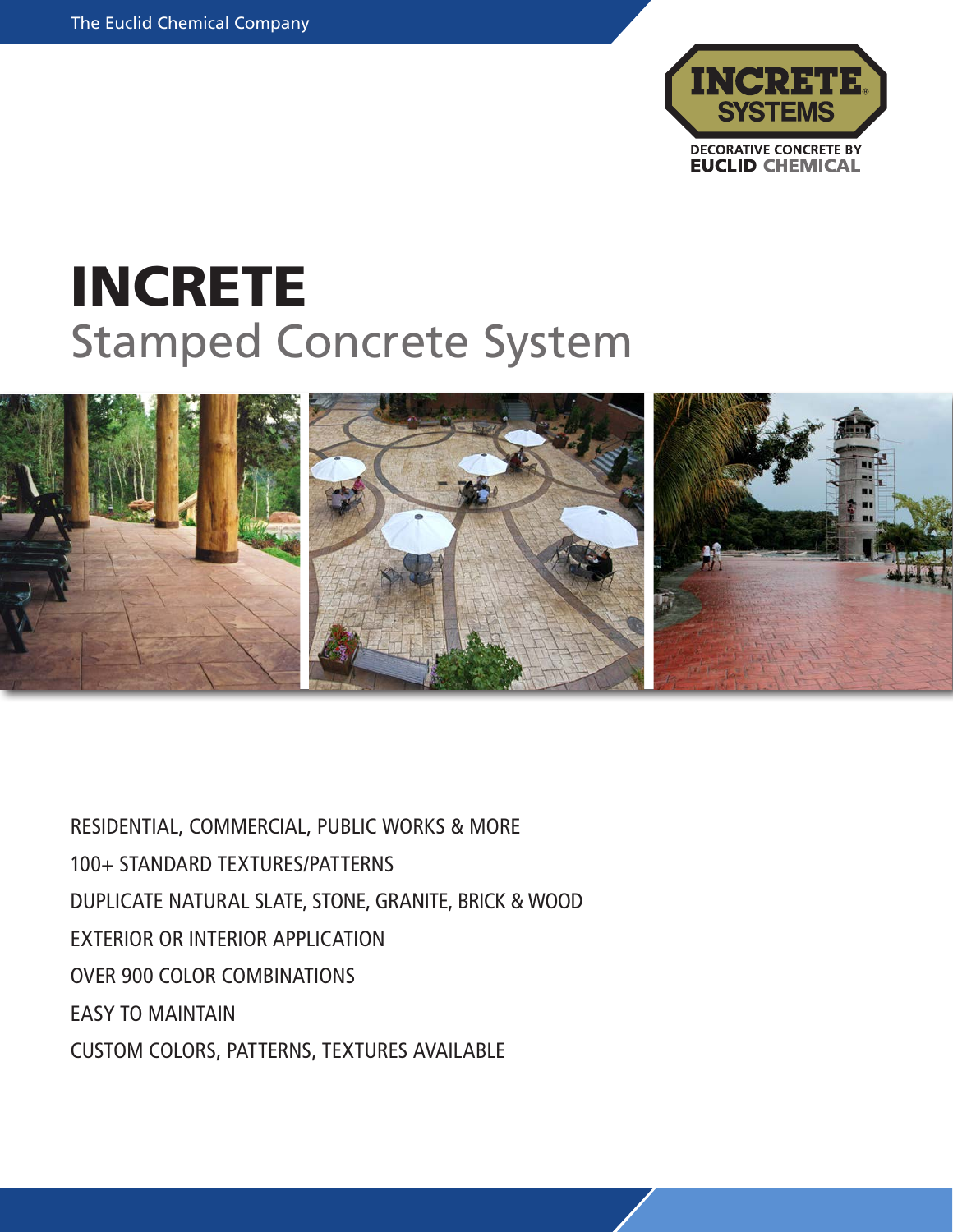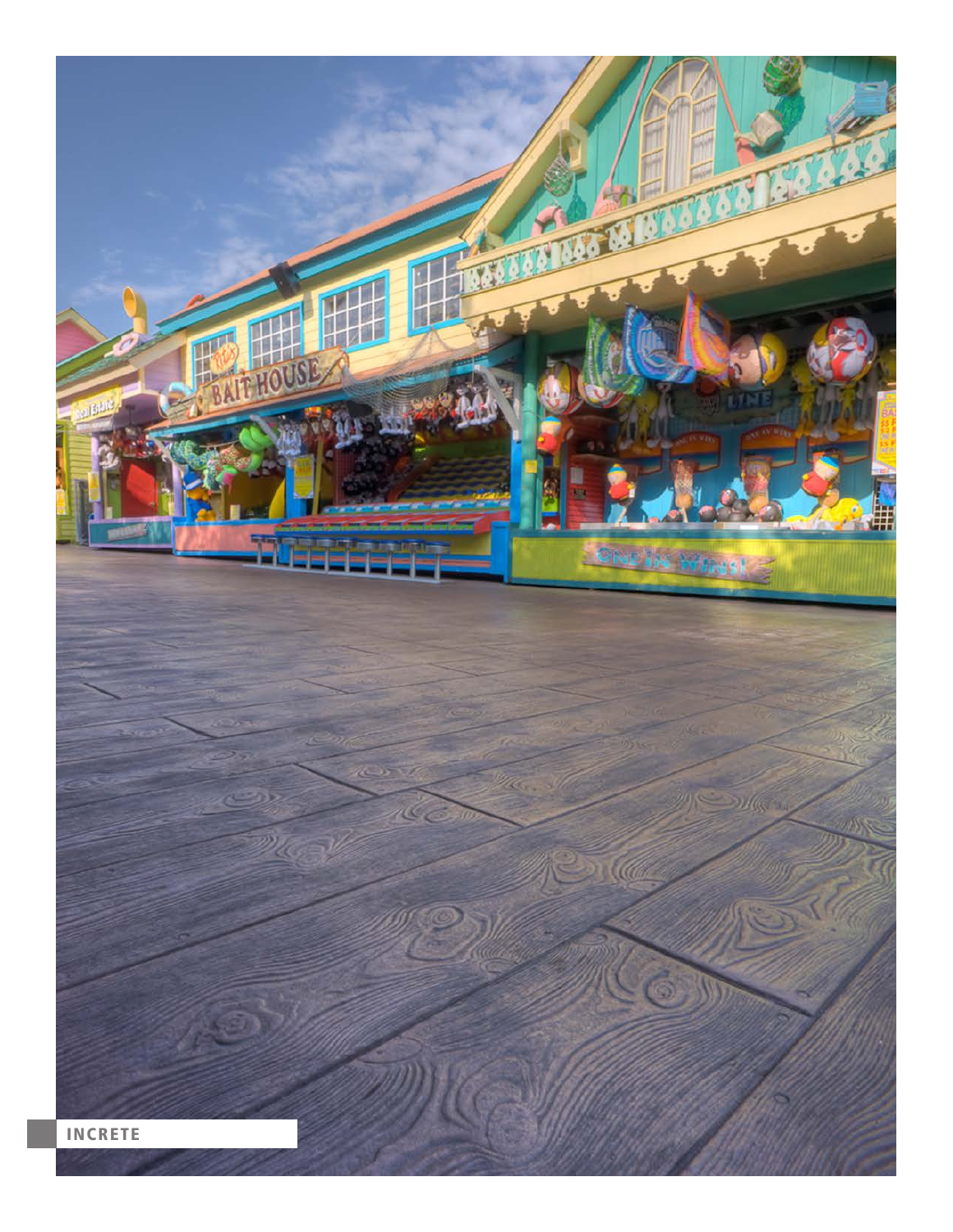## Patterns and Textures

*Second only to nature*

**Increte** stamped concrete is extremely popular, because it replicates the beauty of nature at a fraction of the cost of natural materials. With over 100 patterns and 900 color combinations, the possibilities are unlimited whether you are blending with surrounding landscape elements or creating a unique, one-of-a-kind appearance. By applying special coloring effects to the surface, patterns come to life with realistic color and texture variations. Creative and complex designs bring interest to otherwise bland concrete. Sealing stamped concrete not only intensifies the color but increases protection against weather and wear. Increte stamped concrete is a sturdy, durable, easy-to-maintain surface with superior longevity when compared to conventional concrete or pavers. Beautify any driveway, walkway, patio, deck, shopping center or courtyard with the Increte stamped concrete system.





**Increte** stamped concrete transforms gray, standard concrete into a work of art. Naturallooking color variations and patterns enhance and beautify residential, commercial, civic, and municipal decorative projects around the world. The unique system duplicates nature's texture with incredible realism and excellent durability.